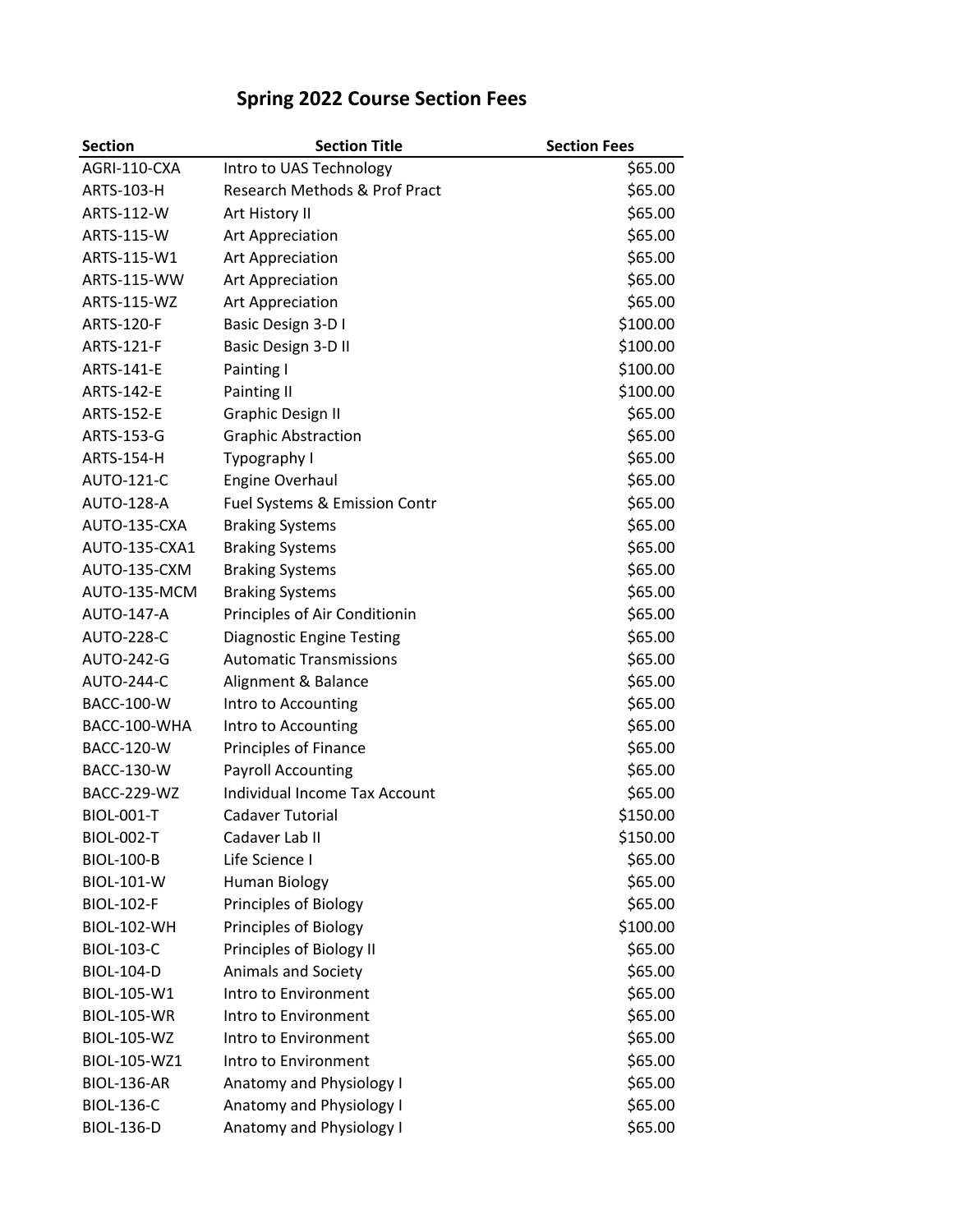| <b>BIOL-136-N</b>  | Anatomy and Physiology I                  | \$65.00  |
|--------------------|-------------------------------------------|----------|
| <b>BIOL-137-AZ</b> | Anatomy and Physiology II                 | \$65.00  |
| <b>BIOL-137-G</b>  | Anatomy & Physiology II                   | \$65.00  |
| <b>BIOL-137-WH</b> | Anatomy & Physiology II                   | \$100.00 |
| <b>BIOL-140-AR</b> | Microbiology                              | \$65.00  |
| <b>BIOL-140-WH</b> | Microbiology                              | \$100.00 |
| <b>BMGT-100-WZ</b> | <b>Basics of Business Startup</b>         | \$65.00  |
| BMGT-114-CXA       | <b>Principles of Management</b>           | \$65.00  |
| <b>BMGT-114-W</b>  | <b>Principles of Management</b>           | \$65.00  |
| BMGT-117-SL        | <b>Principles of Marketing</b>            | \$65.00  |
| BMGT-117-WHAR      | <b>Principles of Marketing</b>            | \$65.00  |
| <b>BMGT-117-WR</b> | <b>Principles of Marketing</b>            | \$65.00  |
| BMGT-201-WHCZ      | <b>Digital Promotion Strategy</b>         | \$65.00  |
| <b>BMGT-212-W</b>  | Human Resources Mgt.                      | \$65.00  |
| BMGT-213-WHAZ      | Principles of Advertising                 | \$65.00  |
| <b>BMGT-213-WZ</b> | <b>Principles of Advertising</b>          | \$65.00  |
| BMGT-215-WHAZ      | <b>Consumer Behavior</b>                  | \$65.00  |
| <b>BMGT-215-WZ</b> | <b>Consumer Behavior</b>                  | \$65.00  |
| <b>BMGT-217-WR</b> | Retailing & Merchandising                 | \$65.00  |
| <b>BMGT-244-WR</b> | <b>Digital Marketing</b>                  | \$65.00  |
| <b>BOFF-114-DR</b> | Keyboarding                               | \$65.00  |
| BOFF-121-WHDR      | <b>Fundamentals of Bus Documents</b>      | \$65.00  |
| <b>BOFF-121-WR</b> | <b>Fundamentals of Bus Documents</b>      | \$65.00  |
| BOFF-125-WHDZ      | <b>Business Communication Strat</b>       | \$65.00  |
| <b>BOFF-125-WZ</b> | <b>Business Communication Strat</b>       | \$65.00  |
| BOFF-126-WHDZ      | Intro to Excel                            | \$65.00  |
| BOFF-130-WHBR      | <b>Computer Essentials</b>                | \$65.00  |
| <b>BOFF-130-WR</b> | <b>Computer Essentials</b>                | \$65.00  |
| <b>BOFF-130-WZ</b> | <b>Computer Essentials</b>                | \$65.00  |
| BOFF-139-WHG       | <b>Medical Office Procedures</b>          | \$65.00  |
| BOFF-140-W         | <b>Medical Terminology</b>                | \$65.00  |
| BOFF-140-W1        | <b>Medical Terminology</b>                | \$65.00  |
| <b>BOFF-141-W</b>  | <b>Intro Medical Transcription</b>        | \$65.00  |
| <b>BOFF-151-W</b>  | <b>Records Management</b>                 | \$65.00  |
| <b>BOFF-180-CR</b> | <b>Graphic Design Fundamentals</b>        | \$65.00  |
| <b>BOFF-180-WR</b> | <b>Graphic Design Fundamentals</b>        | \$65.00  |
| BOFF-217-CXA       | Digital & Print Medial Layout             | \$65.00  |
| BOFF-217-CXM       | Digital & Print Medial Layout             | \$65.00  |
| BOFF-217-MCM       | Digital & Print Medial Layout             | \$65.00  |
| BOFF-219-DZ        | <b>Digital Publication Design</b>         | \$65.00  |
| BOFF-219-WZ        | <b>Digital Publication Design</b>         | \$65.00  |
| <b>BOFF-220-CZ</b> | <b>Graphic Editing &amp; Illustration</b> | \$65.00  |
| <b>BOFF-225-WR</b> | <b>Spreadsheet Applications</b>           | \$65.00  |
| BOFF-226-WHCZ      | <b>Database Applications</b>              | \$65.00  |
| BOFF-226-WZ        | <b>Database Applications</b>              | \$65.00  |
| BOFF-228-WHBZ      | Intro to Word                             | \$65.00  |
| <b>BOFF-230-WZ</b> | <b>Adv Spreadsheet Applications</b>       | \$65.00  |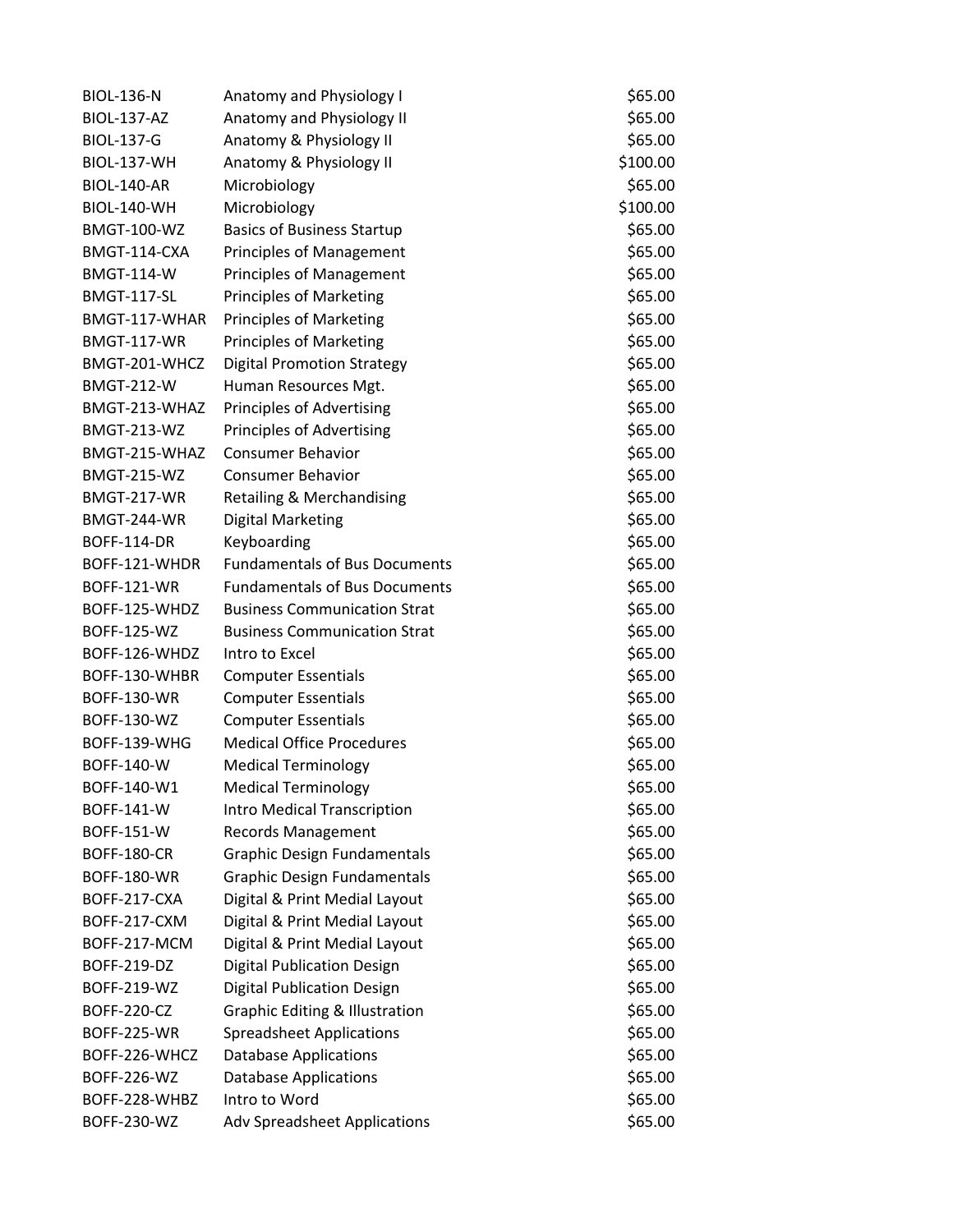| BOFF-237-WHDR      | <b>Word Processing Applications</b> | \$65.00  |
|--------------------|-------------------------------------|----------|
| <b>BOFF-237-WR</b> | <b>Word Processing Applications</b> | \$65.00  |
| <b>BOFF-249-B</b>  | <b>Medical Office Procedures II</b> | \$65.00  |
| <b>BOFF-250-W</b>  | Administrative Systems & Proc       | \$65.00  |
| BOFF-260-WZ        | <b>Professional Development</b>     | \$65.00  |
| BOFF-265-WZ        | <b>Virtual Tech for Business</b>    | \$65.00  |
| <b>BOFF-270-WR</b> | <b>Marketing Analytics</b>          | \$65.00  |
| <b>BOFF-275-WR</b> | Social Media Management             | \$65.00  |
| CACC-101-CV        | <b>Financial Accounting</b>         | \$65.00  |
| CACC-101-W         | <b>Financial Accounting</b>         | \$65.00  |
| CACC-101-WHC       | <b>Financial Accounting</b>         | \$65.00  |
| CACC-105-W         | <b>Managerial Accounting</b>        | \$65.00  |
| CACC-109-W         | Intermediate Accounting II          | \$65.00  |
| CACC-166-WE        | <b>Cost Accounting</b>              | \$65.00  |
| <b>CBUS-104-W</b>  | Intro to Business                   | \$65.00  |
| CBUS-104-WHC       | Intro to Business                   | \$65.00  |
| CBUS-150-W         | <b>Business Computer Systems</b>    | \$65.00  |
| CBUS-150-WHC       | <b>Business Computer Systems</b>    | \$65.00  |
| CBUS-150-WHD       | <b>Business Computer Systems</b>    | \$65.00  |
| <b>CBUS-150-WZ</b> | <b>Business Computer Systems</b>    | \$65.00  |
| <b>CBUS-203-W</b>  | <b>Business Law I</b>               | \$65.00  |
| <b>CBUS-204-W</b>  | <b>Business Law II</b>              | \$65.00  |
| CBUS-204-WHB       | <b>Business Law II</b>              | \$65.00  |
| CBUS-204-WHNZ      | <b>Business Law II</b>              | \$65.00  |
| <b>CECN-102-WE</b> | Microeconomic Principles            | \$65.00  |
| CECN-102-WER       | Microeconomic Principles            | \$65.00  |
| CECN-102-WHB       | Microeconomic Principles            | \$65.00  |
| CECN-102-WHD       | Microeconomic Principles            | \$65.00  |
| <b>CECN-103-WE</b> | Macroeconomic Principles            | \$65.00  |
| CECN-103-WEZ       | Macroeconomic Principles            | \$65.00  |
| CECN-103-WHC       | Macroeconomic Principles            | \$65.00  |
| <b>CHEM-100-E</b>  | Chemistry Intro (Non-Science)       | \$65.00  |
| CHEM-100-WH        | Intro to Chem                       | \$100.00 |
| CHEM-101-B         | <b>General Chemistry I</b>          | \$65.00  |
| CHEM-101-G         | <b>General Chemistry I</b>          | \$65.00  |
| CHEM-102-B         | <b>General Chemistry II</b>         | \$65.00  |
| CHEM-105-C         | Intro to Forensic Chemistry         | \$65.00  |
| CHEM-134-C         | <b>Organic Chemistry II</b>         | \$65.00  |
| CONS-153-CXA       | Green Bldg Skills II                | \$65.00  |
| <b>CRIM-101-W</b>  | <b>Criminal Law</b>                 | \$65.00  |
| <b>CRIM-170-C</b>  | <b>Community Based Corrections</b>  | \$65.00  |
| <b>CRIM-200-C</b>  | Intro to Criminalistics             | \$65.00  |
| CRIM-204-CXA       | Criminology                         | \$65.00  |
| CRIM-204-CXA1      | Criminology                         | \$65.00  |
| CRIM-204-CXM       | Criminology                         | \$65.00  |
| CRIM-204-MCM       | Criminology                         | \$65.00  |
| <b>CRIM-204-W</b>  | Criminology                         | \$65.00  |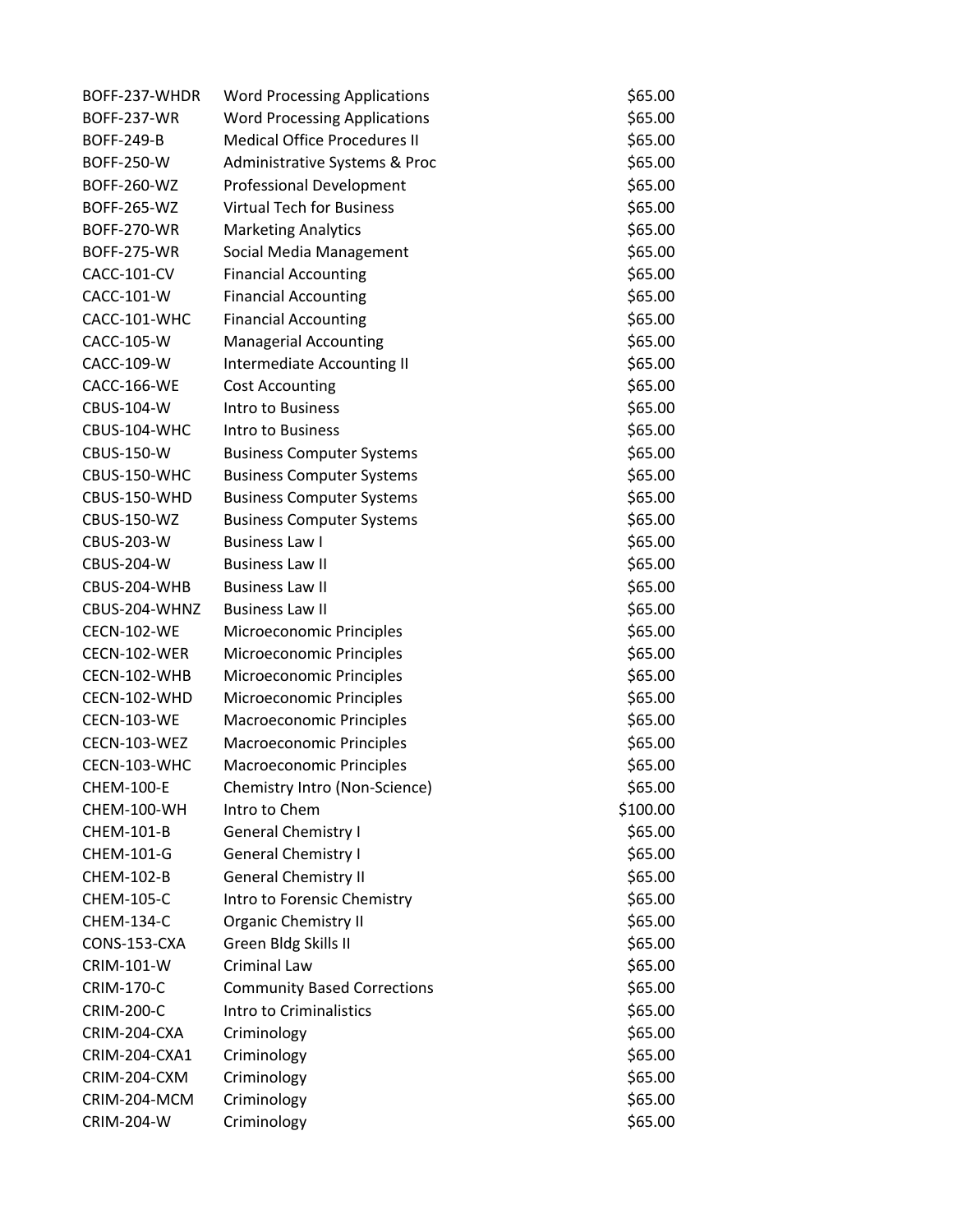| <b>CRIM-207-GZ</b> | <b>Verbal Defense Techniques</b>     | \$65.00  |
|--------------------|--------------------------------------|----------|
| <b>CSCI-100-W</b>  | Intro to $C++$                       | \$65.00  |
| CSCI-100-WHA       | Intro to $C++$                       | \$65.00  |
| <b>CSCI-101-W</b>  | Intro to Python Programming          | \$65.00  |
| CSCI-105-WHB       | Intro to 3D Computer Graphics        | \$65.00  |
| <b>CSCI-150-W</b>  | Database Concepts: SQL               | \$65.00  |
| CSCI-150-WHB       | Database Concepts: SQL               | \$65.00  |
| <b>CSCI-151-W</b>  | Database Design                      | \$65.00  |
| CSCI-200-CXA       | Advanced C++                         | \$65.00  |
| <b>CSCI-200-W</b>  | Advanced C++                         | \$65.00  |
| CSCI-200-WHD       | Advanced C++                         | \$65.00  |
| <b>CSCI-201-W</b>  | <b>Advanced Python Programming</b>   | \$65.00  |
| CSCI-201-WHC       | <b>Advanced Python Programming</b>   | \$65.00  |
| <b>CSCI-203-W</b>  | <b>Advanced Java Programming</b>     | \$65.00  |
| CSCI-203-WHB       | <b>Advanced Java Programming</b>     | \$65.00  |
| CSCI-205-WHC       | Programming Integrated Project       | \$65.00  |
| CULA-415-CXA       | <b>Methods and Principles</b>        | \$65.00  |
| CULA-415-CXA1      | <b>Methods and Principles</b>        | \$65.00  |
| CULA-415-CXM       | <b>Methods and Principles</b>        | \$65.00  |
| <b>CULA-415-H</b>  | <b>Methods and Principles</b>        | \$100.00 |
| CULA-415-MCM       | <b>Methods and Principles</b>        | \$65.00  |
| <b>CULA-425-H</b>  | Bakeshop II                          | \$100.00 |
| <b>CULA-450-H</b>  | <b>Nutrition and Menu Planning</b>   | \$100.00 |
| <b>CULA-465-C</b>  | <b>Catering Fundamentals</b>         | \$100.00 |
| <b>DEVE-098-C</b>  | Dev. English 098                     | \$65.00  |
| DEVM-098-A1        | Dev. Mathematics 098                 | \$65.00  |
| DEVM-098-W         | Dev. Mathematics 098                 | \$65.00  |
| DEVM-098-WZ        | Dev. Mathematics 098                 | \$65.00  |
| DEVM-099-A1        | Dev. Math 099                        | \$65.00  |
| DEVM-099-W         | Dev. Math 099                        | \$65.00  |
| DEVM-099-WZ        | Dev. Math 099                        | \$65.00  |
| <b>DEVM-100-WE</b> | Dev. Mathematics--Prealgebra         | \$65.00  |
| DEVM-100-WEZ       | Dev. Mathematics--Prealgebra         | \$65.00  |
| <b>DEVR-098-W</b>  | Dev. Reading Skills                  | \$65.00  |
| DRAF-162-CXA       | Technology in Adv Mfg                | \$65.00  |
| DRAF-162-W         | Technology in Adv Mfg                | \$65.00  |
| DRAF-166-WHD       | Intro to Autocad                     | \$65.00  |
| DRAF-170-WHCR      | Geom Dimensioning & Tolerancin       | \$65.00  |
| DRAF-180-WHCZ      | Metrology - Quality Inspection       | \$65.00  |
| DRAF-266-WHC       | <b>Applied Autocad</b>               | \$65.00  |
| <b>DRAF-276-T</b>  | <b>Advanced Autocad Apps I</b>       | \$65.00  |
| <b>ECHO-103-A</b>  | <b>Clinical Education I</b>          | \$100.00 |
| EDUC-104-CXA       | <b>Creative Learning Experiences</b> | \$65.00  |
| EDUC-104-CXM       | <b>Creative Learning Experiences</b> | \$65.00  |
| EDUC-104-MCM       | <b>Creative Learning Experiences</b> | \$65.00  |
| <b>EDUC-104-N</b>  | <b>Creative Learning Experiences</b> | \$65.00  |
| <b>EDUC-208-F</b>  | Language Development                 | \$65.00  |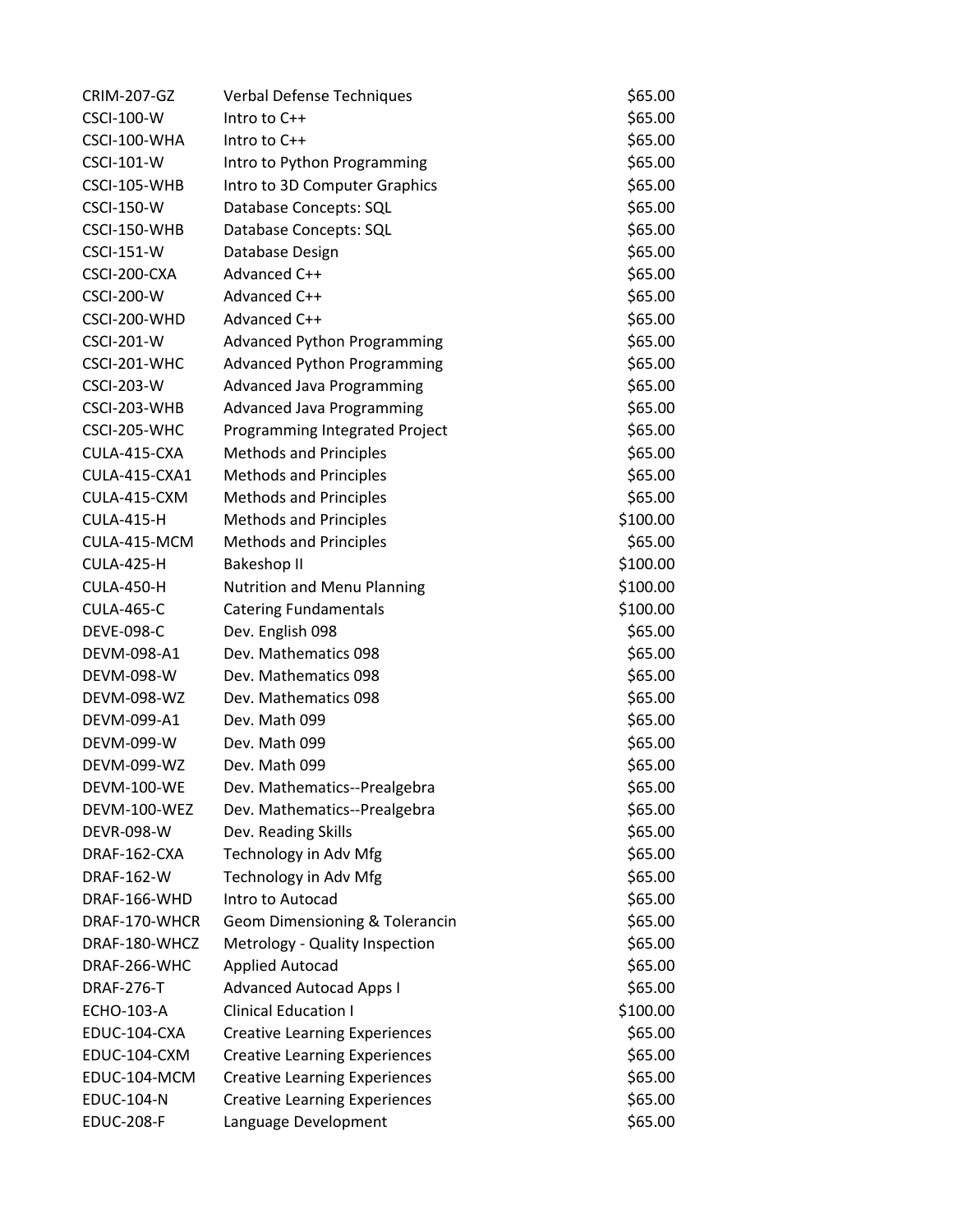| <b>EDUC-211-W</b>  | <b>Educational Psychology</b>        | \$65.00 |
|--------------------|--------------------------------------|---------|
| ELEC-104-W         | Prin. of Adv. Manufacturing          | \$65.00 |
| <b>ELEC-165-T</b>  | Intro to Ac Circuits                 | \$65.00 |
| <b>ELEC-167-T</b>  | <b>Electronic Circuits I</b>         | \$65.00 |
| <b>ELEC-250-A</b>  | <b>Pneumatics &amp; Controls</b>     | \$65.00 |
| <b>ELEC-255-N</b>  | <b>Service Electronics</b>           | \$65.00 |
| <b>ELEC-269-B</b>  | Programmable Controllers             | \$65.00 |
| ELEC-273-CXM       | <b>Digital Electronics</b>           | \$65.00 |
| <b>ELEC-273-E</b>  | <b>Digital Electronics</b>           | \$65.00 |
| <b>ELEC-276-T</b>  | <b>Advanced Automation Technique</b> | \$65.00 |
| <b>ELEC-277-T</b>  | Siemens Programmable Controll        | \$65.00 |
| <b>ENGL-101-B</b>  | <b>Rhetoric and Composition I</b>    | \$65.00 |
| <b>ENGL-101-C</b>  | <b>Rhetoric and Composition I</b>    | \$65.00 |
| ENGL-101-C1        | <b>Rhetoric and Composition I</b>    | \$65.00 |
| <b>ENGL-101-D</b>  | <b>Rhetoric and Composition I</b>    | \$65.00 |
| ENGL-101-HEXN      | <b>Rhetoric and Composition I</b>    | \$65.00 |
| <b>ENGL-101-W</b>  | <b>Rhetoric and Composition I</b>    | \$65.00 |
| ENGL-101-W1        | <b>Rhetoric and Composition I</b>    | \$65.00 |
| <b>ENGL-101-WR</b> | <b>Rhetoric and Composition I</b>    | \$65.00 |
| <b>ENGL-101-WZ</b> | <b>Rhetoric and Composition I</b>    | \$65.00 |
| <b>ENGL-102-A</b>  | <b>Rhetoric and Composition II</b>   | \$65.00 |
| <b>ENGL-102-C</b>  | <b>Rhetoric and Composition II</b>   | \$65.00 |
| <b>ENGL-102-D</b>  | <b>Rhetoric and Composition II</b>   | \$65.00 |
| ENGL-102-D1        | <b>Rhetoric and Composition II</b>   | \$65.00 |
| <b>ENGL-102-E</b>  | <b>Rhetoric and Composition II</b>   | \$65.00 |
| ENGL-102-HEXN      | <b>Rhetoric and Composition II</b>   | \$65.00 |
| <b>ENGL-102-W</b>  | <b>Rhetoric and Composition II</b>   | \$65.00 |
| <b>ENGL-102-WZ</b> | <b>Rhetoric and Composition II</b>   | \$65.00 |
| <b>ENGL-105-W</b>  | <b>Creative Writing</b>              | \$65.00 |
| <b>ENGL-121-C</b>  | <b>Communication Skills</b>          | \$65.00 |
| <b>ENGL-121-W</b>  | <b>Communication Skills</b>          | \$65.00 |
| ENGL-121-W1        | <b>Communication Skills</b>          | \$65.00 |
| GEOG-134-WHSL      | World Regional Geography             | \$65.00 |
| GEOG-134-WR        | World Regional Geography             | \$65.00 |
| <b>HIST-112-W</b>  | <b>Western Civilization II</b>       | \$65.00 |
| <b>HIST-151-W</b>  | U.S. History to 1865                 | \$65.00 |
| <b>HIST-151-WW</b> | U.S. History to 1865                 | \$65.00 |
| <b>HIST-152-W</b>  | U.S. History Since 1865              | \$65.00 |
| <b>HIST-152-WZ</b> | U.S. History Since 1865              | \$65.00 |
| <b>HIST-160-WZ</b> | History of Illinois                  | \$65.00 |
| <b>HIST-215-W</b>  | <b>History: Special Topics</b>       | \$65.00 |
| <b>HITT-115-W</b>  | Patho Physiology and Pharmaco        | \$65.00 |
| <b>HITT-125-W</b>  | <b>Clinical Practicum I</b>          | \$55.00 |
| <b>HITT-240-W</b>  | Supervision-Health Info Tech         | \$65.00 |
| <b>HITT-245-W</b>  | <b>Current Trends Hit</b>            | \$65.00 |
| <b>HITT-250-A</b>  | <b>Clinical Practicum III</b>        | \$55.00 |
| <b>HITT-255-W</b>  | Alt Healthcare Settings Ins          | \$65.00 |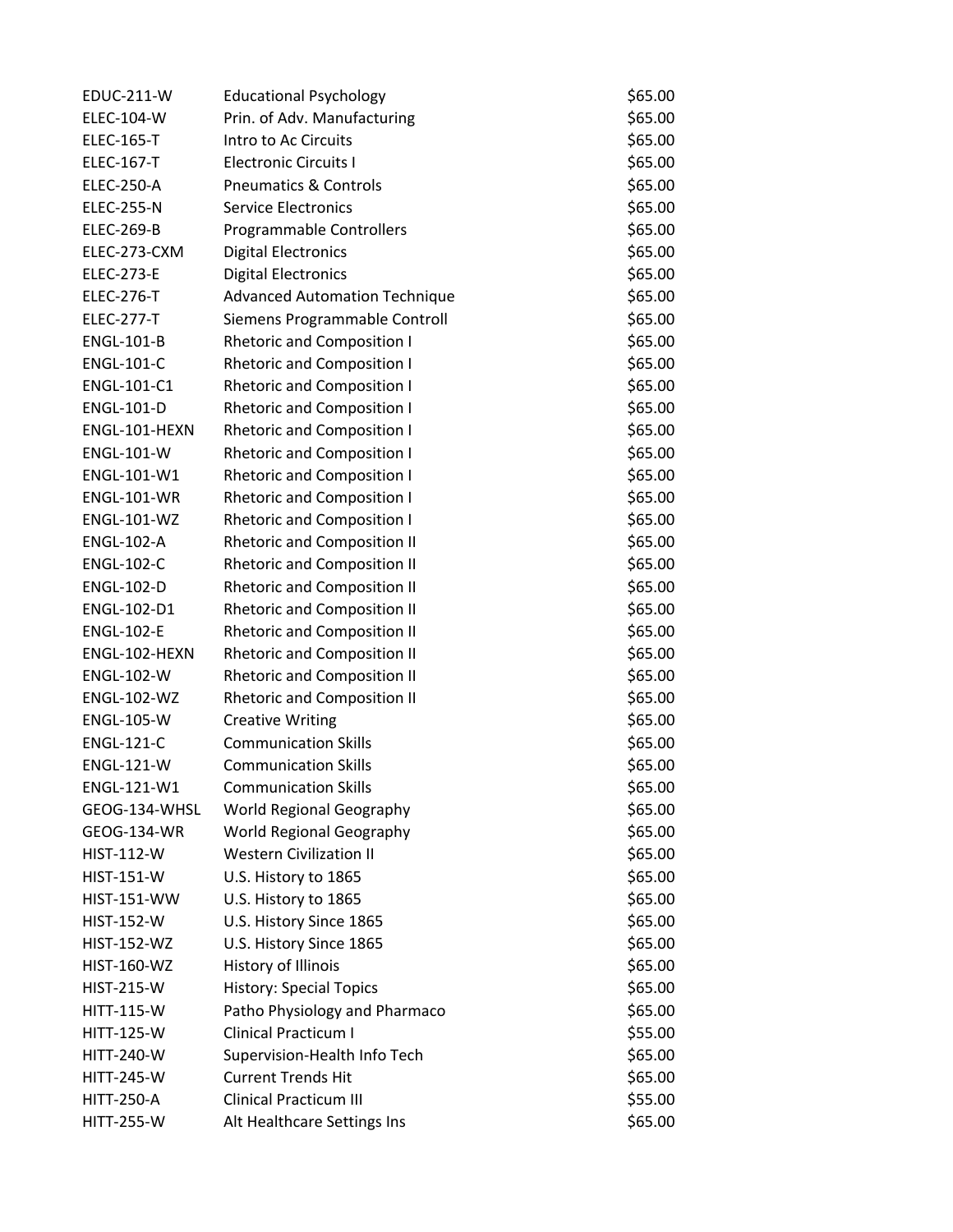| <b>HLTH-101-WZ</b> | <b>Contemporary Health</b>       | \$65.00 |
|--------------------|----------------------------------|---------|
| <b>HLTH-102-B</b>  | First Aid and Personal Safety    | \$65.00 |
| <b>HLTH-102-C</b>  | First Aid and Personal Safety    | \$65.00 |
| HLTH-102-WH1       | First Aid and Personal Safety    | \$65.00 |
| <b>HLTH-130-W</b>  | <b>Nutrition</b>                 | \$65.00 |
| HLTH-130-W1        | Nutrition                        | \$65.00 |
| HLTH-130-W1Z       | Nutrition                        | \$65.00 |
| <b>HLTH-130-W2</b> | Nutrition                        | \$65.00 |
| <b>HORT-176-CR</b> | Landscape & Hort Therapy Desig   | \$65.00 |
| HORT-176-CXA       | Landscape & Hort Therapy Desig   | \$65.00 |
| <b>HORT-191-CR</b> | Pest Control Maintenance         | \$65.00 |
| <b>HORT-192-BR</b> | Tree & Shrub Maintenance         | \$65.00 |
| <b>HORT-220-BR</b> | Local Foods                      | \$65.00 |
| <b>HORT-265-BR</b> | Sustainable Marketing & Mgmt     | \$65.00 |
| <b>HORT-287-GR</b> | Floral Design II                 | \$65.00 |
| <b>HUMN-101-W</b>  | Intro to Humanities              | \$65.00 |
| HUMN-101-W1        | Intro to Humanities              | \$65.00 |
| <b>HVAC-200-N</b>  | <b>Advanced Air Condiitoning</b> | \$65.00 |
| <b>HVAC-220-N</b>  | Refrigeration                    | \$65.00 |
| <b>HVAC-260-N</b>  | Air Handling                     | \$65.00 |
| <b>INFO-133-W</b>  | Cisco I                          | \$65.00 |
| <b>INFO-153-W</b>  | A+ Certification Prep            | \$65.00 |
| <b>INFO-163-W</b>  | <b>Client Operating Systems</b>  | \$65.00 |
| INFO-173-CXA       | Linux Operating System           | \$65.00 |
| <b>INFO-173-W</b>  | Linux Operating System           | \$65.00 |
| <b>INFO-174-W</b>  | Intro to Web Design: HTML/CSS    | \$65.00 |
| <b>INFO-183-W</b>  | Cisco II                         | \$65.00 |
| INFO-183-WHD       | Cisco II                         | \$65.00 |
| INFO-190-WHD       | <b>Worksite Seminar</b>          | \$65.00 |
| <b>INFO-203-W</b>  | Cisco Network Academy III        | \$65.00 |
| <b>INFO-213-W</b>  | <b>Server Operating Systems</b>  | \$65.00 |
| INFO-213-WHC       | <b>Server Operating Systems</b>  | \$65.00 |
| <b>INFO-235-W</b>  | Cloud Technology                 | \$65.00 |
| INFO-235-WHB       | Cloud Technology                 | \$65.00 |
| <b>INFO-238-WZ</b> | Intro to Game Programming        | \$65.00 |
| <b>INFO-245-W</b>  | <b>Employment Seminar</b>        | \$65.00 |
| <b>INFO-253-W</b>  | Managing a Network Environment   | \$65.00 |
| <b>INFO-263-W</b>  | <b>Network Security</b>          | \$65.00 |
| INFO-263-WHC       | <b>Network Security</b>          | \$65.00 |
| <b>INFO-273-W</b>  | Cisco IV                         | \$65.00 |
| INFO-273-WHD       | Cisco IV                         | \$65.00 |
| <b>INFO-276-W</b>  | Developing Mobile Phone Apps     | \$65.00 |
| INFO-276-WHC       | Developing Mobile Phone Apps     | \$65.00 |
| <b>INFO-284-W</b>  | Web Programming: Javascript      | \$65.00 |
| INFO-284-WHB       | Web Programming: Javascript      | \$65.00 |
| <b>INFO-294-W</b>  | <b>Wireless Networking</b>       | \$65.00 |
| <b>INST-101-WR</b> | Success in College               | \$65.00 |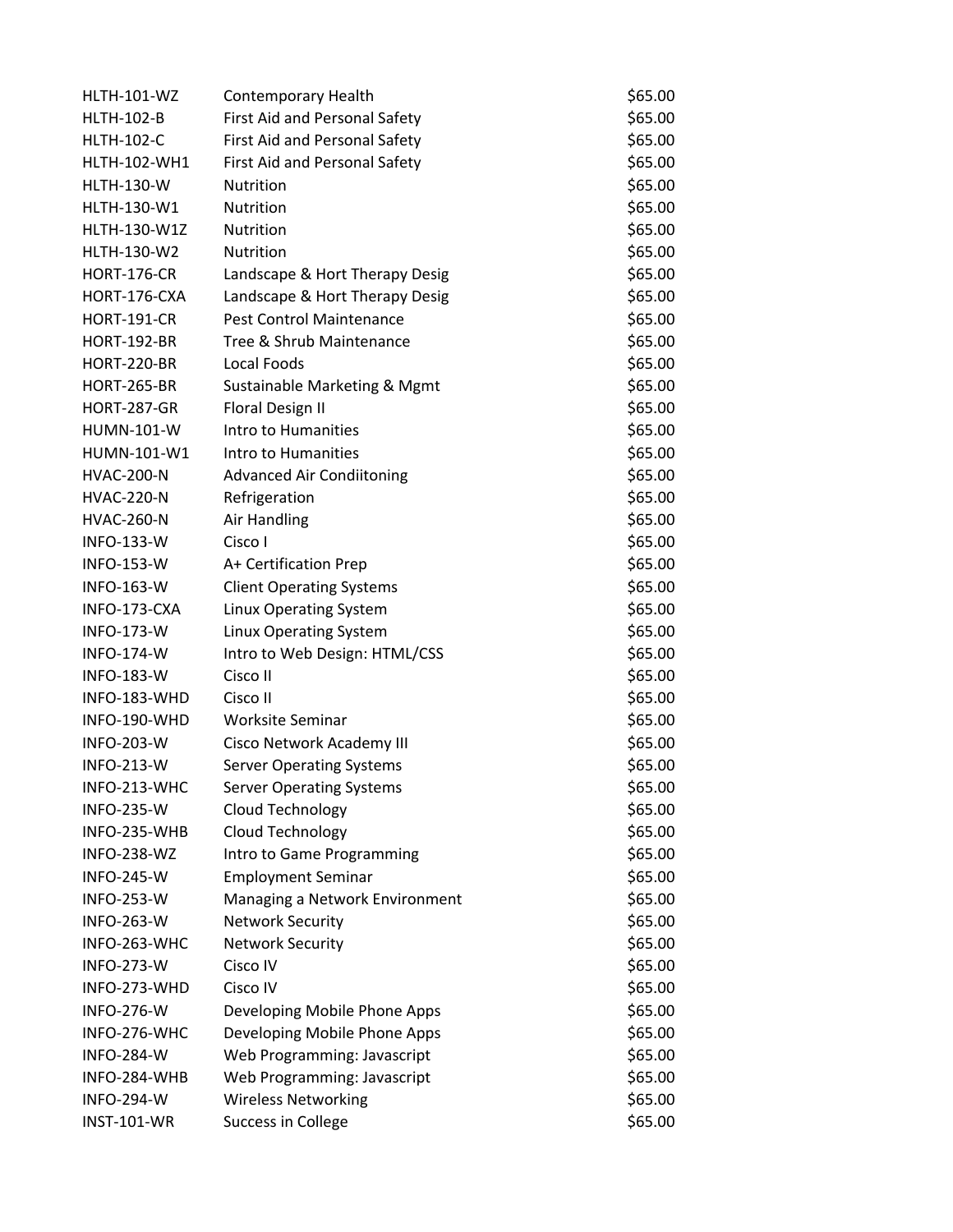| INST-101-WR2        | Success in College                   | \$65.00 |
|---------------------|--------------------------------------|---------|
| <b>INST-101-WZ</b>  | Success in College                   | \$65.00 |
| INST-106-CXW        | <b>Career Readiness Fundamentals</b> | \$65.00 |
| INST-107-CXW        | <b>Advanced Career Preparation</b>   | \$65.00 |
| INST-107-CXW1       | <b>Advanced Career Preparation</b>   | \$65.00 |
| JRNM-112-W          | Intro to Mass Media                  | \$65.00 |
| LITR-105-W          | Intro to Film                        | \$65.00 |
| <b>LITR-111-W</b>   | Non-Western Literature               | \$65.00 |
| <b>MATH-107-WE</b>  | App Mathematical Concepts            | \$65.00 |
| <b>MATH-107-WR</b>  | <b>Applied Mathematical Concepts</b> | \$65.00 |
| <b>MATH-108-WE</b>  | Intermediate Algebra                 | \$65.00 |
| <b>MATH-108-WEZ</b> | Intermediate Algebra                 | \$65.00 |
| <b>MATH-111-WE</b>  | College Algebra                      | \$65.00 |
| <b>MATH-115-C</b>   | <b>Survey of Statistics</b>          | \$65.00 |
| <b>MATH-115-E</b>   | <b>Survey of Statistics</b>          | \$65.00 |
| <b>MATH-115-F</b>   | <b>Survey of Statistics</b>          | \$65.00 |
| MATH-115-GHEX       | <b>Survey of Statistics</b>          | \$65.00 |
| MATH-115-W1         | <b>Survey of Statistics</b>          | \$65.00 |
| MATH-115-W2         | <b>Survey of Statistics</b>          | \$65.00 |
| MATH-115-W3         | <b>Survey of Statistics</b>          | \$65.00 |
| MATH-115-WHB        | <b>Survey of Statistics</b>          | \$65.00 |
| <b>MATH-115-WW</b>  | <b>Survey of Statistics</b>          | \$65.00 |
| <b>MATH-115-WZ</b>  | <b>Survey of Statistics</b>          | \$65.00 |
| MATH-115-WZ1        | <b>Survey of Statistics</b>          | \$65.00 |
| <b>MATH-161-C</b>   | <b>Statistics</b>                    | \$65.00 |
| MATH-161-W          | <b>Statistics</b>                    | \$65.00 |
| <b>MATT-104-WE</b>  | <b>Business Mathematics</b>          | \$65.00 |
| MATT-104-WHA        | <b>Business Mathematics</b>          | \$65.00 |
| MATT-104-WHCR       | <b>Business Mathematics</b>          | \$65.00 |
| MATT-132-WHD        | <b>Elementary Technical Math</b>     | \$65.00 |
| MATT-133-WHD        | <b>Technical Mathematics I</b>       | \$65.00 |
| <b>MEDA-120-G</b>   | <b>Clinical Procedures I</b>         | \$65.00 |
| <b>MEDA-170-C</b>   | <b>Clinical Procedures II</b>        | \$65.00 |
| <b>MEDA-210-W</b>   | <b>Medical Ethics</b>                | \$65.00 |
| <b>MEDA-220-C</b>   | <b>Clinical Procedures III</b>       | \$65.00 |
| <b>MFRG-105-W</b>   | Intro to Maintenance                 | \$65.00 |
| MFRG-110-WHB        | Maintenance Tools and Procedu        | \$65.00 |
| <b>MFRG-161-A</b>   | <b>Machining II</b>                  | \$65.00 |
| <b>MFRG-162-T</b>   | <b>Machine Tools III</b>             | \$65.00 |
| <b>MFRG-163-T</b>   | <b>Machine Tools IV</b>              | \$65.00 |
| <b>MFRG-164-T</b>   | Machining V                          | \$65.00 |
| MFRG-168-WHA        | <b>CNC Setup &amp; Operations</b>    | \$65.00 |
| <b>MFRG-170-T</b>   | <b>Applied Cnc Programming</b>       | \$65.00 |
| <b>MFRG-200-W</b>   | Industrial Tech Mgt & Quality        | \$65.00 |
| <b>MFRG-230-C</b>   | Electrical Diagnosis & Repair        | \$65.00 |
| MFRG-231-B          | <b>Hydraulics</b>                    | \$65.00 |
| <b>MFRG-280-A</b>   | CAD/CAM                              | \$65.00 |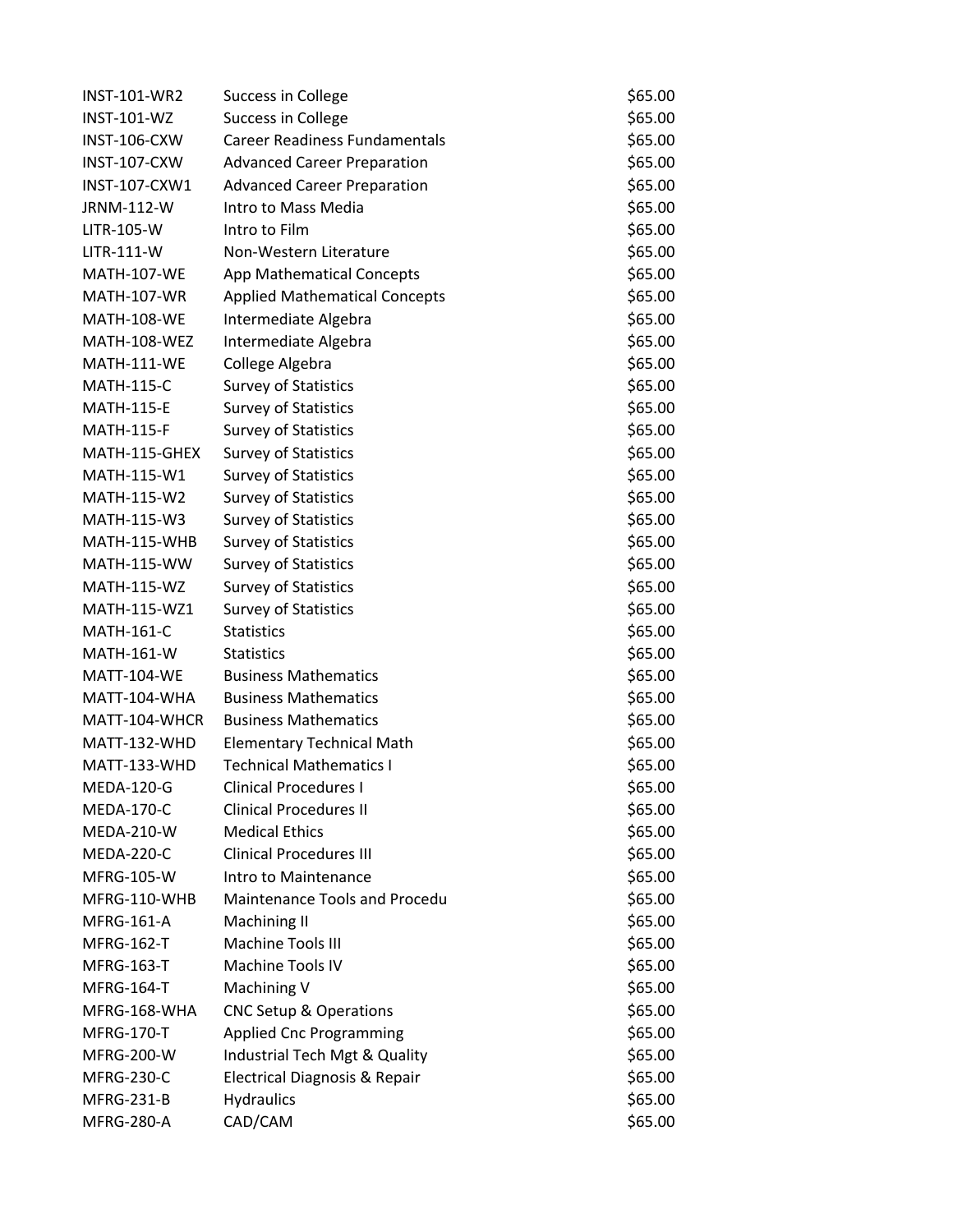| MFRG-280-CXA        | CAD/CAM                             | \$65.00  |
|---------------------|-------------------------------------|----------|
| MFRG-280-CXM        | CAD/CAM                             | \$65.00  |
| MFRG-280-MCM        | CAD/CAM                             | \$65.00  |
| <b>MUSI-115-W</b>   | <b>Music Appreciation</b>           | \$65.00  |
| <b>MUSI-125-W</b>   | Music History II                    | \$65.00  |
| NURS-121-MCM        | <b>Health Occupations II</b>        | \$65.00  |
| NURS-192-A1         | <b>Concepts of Nursing</b>          | \$150.00 |
| NURS-192-A2         | <b>Concepts of Nursing</b>          | \$150.00 |
| <b>NURS-194-A1R</b> | <b>Adult Nursing</b>                | \$150.00 |
| <b>NURS-194-A2R</b> | <b>Adult Nursing</b>                | \$150.00 |
| NURS-195-A1Z        | Maternal-Child Health Nursing       | \$150.00 |
| <b>NURS-195-A2Z</b> | Maternal-Child Health Nursing       | \$150.00 |
| <b>NURS-297-A</b>   | <b>Advanced Nursing II</b>          | \$150.00 |
| <b>NURS-298-A1R</b> | <b>Advanced Nursing III</b>         | \$150.00 |
| <b>NURS-298-A2R</b> | <b>Advanced Nursing III</b>         | \$150.00 |
| <b>NURS-299-A1Z</b> | <b>Advanced Nursing IV</b>          | \$150.00 |
| <b>NURS-299-A2Z</b> | <b>Advanced Nursing IV</b>          | \$150.00 |
| <b>PEMW-113-AR</b>  | <b>Weight Training</b>              | \$65.00  |
| PEMW-113-AZ         | <b>Weight Training</b>              | \$65.00  |
| PEMW-114-AR         | Intermediate Weight Training        | \$65.00  |
| PEMW-114-AZ         | Intermediate Weight Training        | \$65.00  |
| <b>PEMW-115-AR</b>  | <b>Advanced Weight Training</b>     | \$65.00  |
| <b>PEMW-115-AZ</b>  | <b>Advanced Weight Training</b>     | \$65.00  |
| <b>PEMW-119-AR</b>  | <b>Expert Weight Training</b>       | \$65.00  |
| <b>PEMW-119-AZ</b>  | <b>Expert Weight Training</b>       | \$65.00  |
| PEMW-135-AR         | Fitness Center I                    | \$55.00  |
| <b>PEMW-135-AZ</b>  | <b>Fitness Center I</b>             | \$55.00  |
| PEMW-135-HSFR       | <b>Fitness Center I</b>             | \$20.00  |
| PEMW-135-HSFZ       | <b>Fitness Center I</b>             | \$20.00  |
| PEMW-136-AR         | <b>Fitness Center II</b>            | \$55.00  |
| PEMW-136-AZ         | <b>Fitness Center II</b>            | \$55.00  |
| PEMW-136-HSFR       | <b>Fitness Center II</b>            | \$20.00  |
| PEMW-136-HSFZ       | Fitness Center II                   | \$20.00  |
| PEMW-137-AR         | <b>Fitness Center III</b>           | \$55.00  |
| PEMW-137-AZ         | <b>Fitness Center III</b>           | \$55.00  |
| PEMW-137-HSFR       | <b>Fitness Center III</b>           | \$20.00  |
| PEMW-137-HSFZ       | <b>Fitness Center III</b>           | \$20.00  |
| PEMW-138-AR         | <b>Fitness Center IV</b>            | \$55.00  |
| PEMW-138-AZ         | <b>Fitness Center IV</b>            | \$55.00  |
| PEMW-138-HSFR       | <b>Fitness Center IV</b>            | \$20.00  |
| PEMW-138-HSFZ       | <b>Fitness Center IV</b>            | \$20.00  |
| <b>PHIL-101-W</b>   | Intro to Philosophy                 | \$65.00  |
| PHIL-103-W          | <b>Ethics</b>                       | \$65.00  |
| PHMB-110-W          | <b>Coding Outpatient Procedures</b> | \$65.00  |
| <b>PHMB-200-W</b>   | Billing Public Health Servs &p      | \$65.00  |
| PHYS-106-C          | Physics-Mechanics                   | \$65.00  |
| PHYS-108-G1         | Thermodynamics/Modern Physics       | \$65.00  |